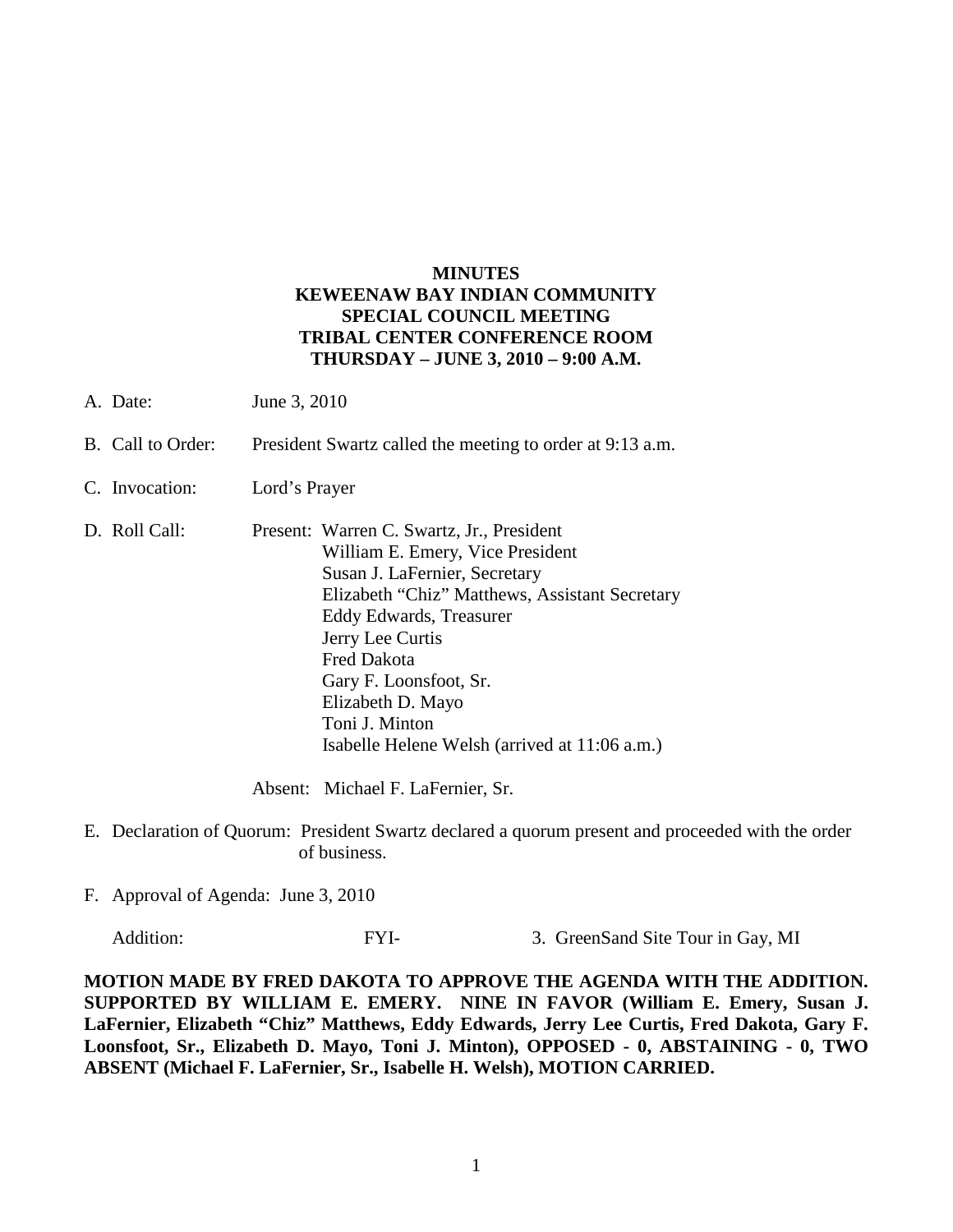- G. For Your Information:
	- 1. An Invite to All Local Veterans Organizations from Veterans of Foreign Wars CLK Post 3900 Calumet, MI - Dan Caron 15<sup>th</sup> District Commander Elect for the Burial of Remains of Gerald G. Lehman, on June 12, 2010 in Houghton, Killed in Action in Pearl Harbor December 7, 1941
	- 2. Eddy Edwards Proposed Ordinance 2010-06 Business Corporate Code
	- 3. GreenSand Site Tour in Gay, MI, June 4, 2010
- H. Approval of Meeting Minutes:
	- 1. February 6, 2010

**MOTION MADE BY TONI J. MINTON TO APPROVE THE FEBRUARY 6, 2010 MEETING MINUTES. SUPPORTED BY WILLIAM E. EMERY. EIGHT IN FAVOR (William E. Emery, Susan J. LaFernier, Elizabeth "Chiz" Matthews, Eddy Edwards, Jerry Lee Curtis, Gary F. Loonsfoot, Sr., Elizabeth D. Mayo, Toni J. Minton), OPPOSED - 0, ONE ABSTAINING (Fred Dakota), TWO ABSENT (Michael F. LaFernier, Sr., Isabelle H. Welsh), MOTION CARRIED.** 

2. February 11, 2010

**MOTION MADE BY ELIZABETH D. MAYO TO APPROVE THE FEBRUARY 11, 2010 MEETING MINUTES. SUPPORTED BY TONI J. MINTON. EIGHT IN FAVOR (William E. Emery, Susan J. LaFernier, Elizabeth "Chiz" Matthews, Eddy Edwards, Jerry Lee Curtis, Gary F. Loonsfoot, Sr., Elizabeth D. Mayo, Toni J. Minton), OPPOSED - 0, ONE ABSTAINING (Fred Dakota), TWO ABSENT (Michael F. LaFernier, Sr., Isabelle H. Welsh), MOTION CARRIED.**

- I. Old Business:
	- 1. Bruce LaPointe, Project Manager Police Department Partial Roof Replacement additional costs for replacing fascia and additional insultation

**MOTION MADE BY GARY F. LOONSFOOT, SR. TO APPROVE THE TWO CHANGE ORDERS IN THE AMOUNT OF \$2,410.84. SUPPORTED BY WILLIAM E. EMERY. NINE IN FAVOR (William E. Emery, Susan J. LaFernier, Elizabeth "Chiz" Matthews, Eddy Edwards, Jerry Lee Curtis, Fred Dakota, Gary F. Loonsfoot, Sr., Elizabeth D. Mayo, Toni J. Minton), OPPOSED - 0, ABSTAINING - 0, TWO ABSENT (Michael F. LaFernier, Sr., Isabelle H. Welsh), MOTION CARRIED.**

- 2. Larry Denomie III, CEO
	- a) Wage Task Force/Merit Wage System Larry reviewed the current method used in determining a wage for specific positions. (4) options were presented and the consensus was to remove the merit/performances based pay plan from the policy as there is already a reclassification policy and to have the task force develop a bonus/commission based pay plan for revenue generating employees, the longevity based pay plan, and the education/skills based pay plan.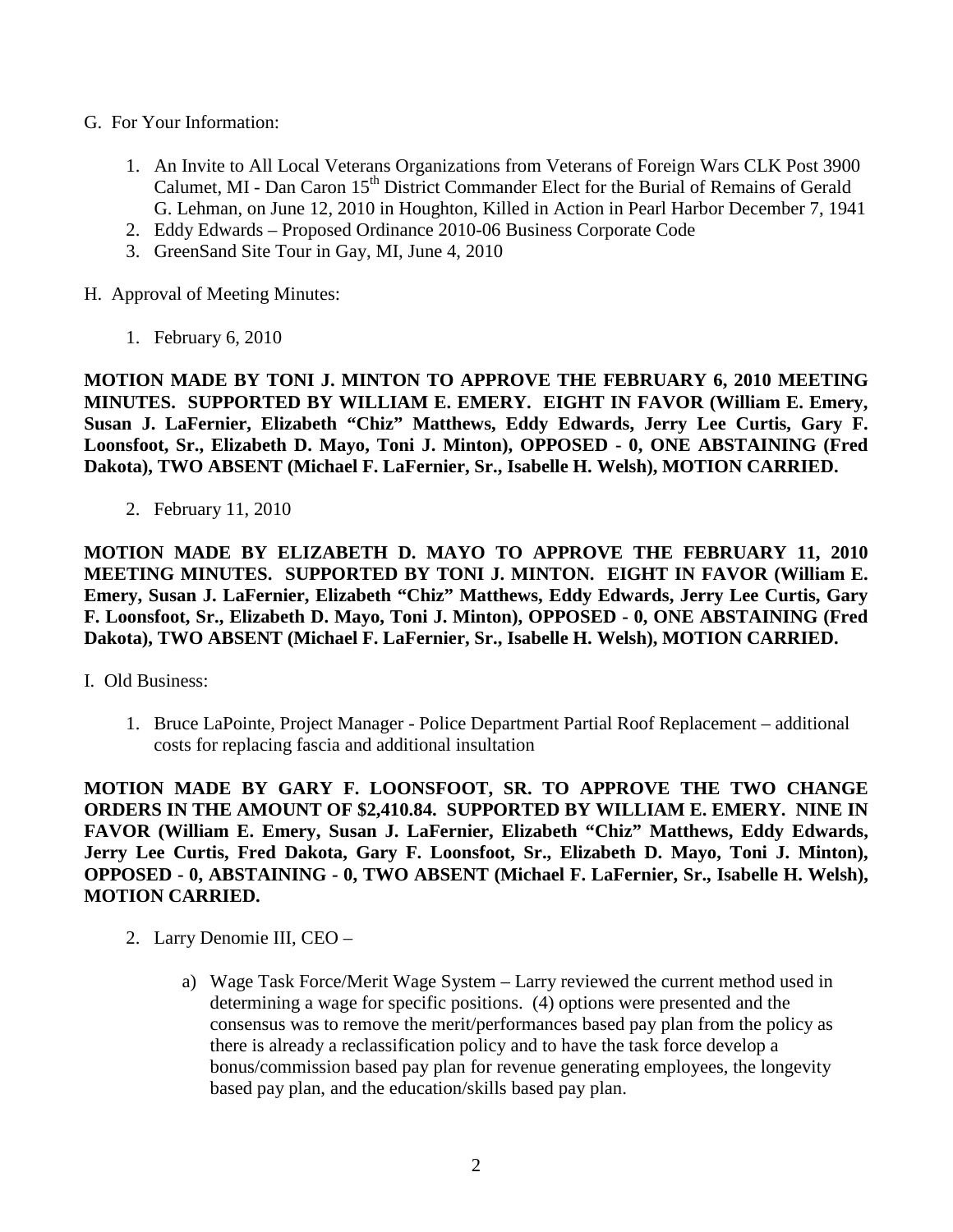## **Break: 10:13 – 10:30 a.m.**

b) Update on HS/EHS Transfer of funding from ITC to KBIC – Terri Denomie/Sarah Smith present

A letter will be drafted to ITC to raise the Council's concerns and Council will need to make a decision in the next few weeks if the Tribe will continue with relinquishment from ITC.

- 3. Todd Warner, NRD
	- a) Name Selection for the  $8<sup>th</sup>$  Annual Kid's Fishing Derby 2010 By Council consensus it will be named after Jim Emery, Sr. and Ed Holzman for 2010.

## **Isabelle Welsh arrived at 11:07 a.m.**

b) James Bess, School of Forest Resources and Environmental Science, MTU. A Proposal to Restore Native Wetland Vegetation at Sand Point Pond

**MOTION MADE BY ELIZABETH D. MAYO TO APPROVE THE NATIVE WETLAND VEGETATION SAND POINT POND RESTORATION PROJECT. SUPPORTED BY GARY F. LOONSFOOT, SR. TEN IN FAVOR (William E. Emery, Susan J. LaFernier, Elizabeth "Chiz" Matthews, Eddy Edwards, Jerry Lee Curtis, Fred Dakota, Gary F. Loonsfoot, Sr., Elizabeth D. Mayo, Toni J. Minton, Isabelle H. Welsh), OPPOSED - 0, ABSTAINING - 0, ONE ABSENT (Michael F. LaFernier, Sr.), MOTION CARRIED.**

- J. New Business:
	- 1. Todd Warner, NRD
		- a) Mike LaPointe, USDA Area Conservationist (Marquette) FYI: NRCS Fish Passage Aquatic Habitat Restoration Project Funding 2010 for \$500,000 from the Great Lakes Restoration Initiative for KBIC's (8) road crossings
		- b) Hatchery Transfer Switch Replacement Bids

**MOTION MADE BY EDDY EDWARDS TO APPROVE THE BID FROM CUMMINS NPOWER LLC IN THE AMOUNT OF \$5,700.00 FOR THE REPLACEMENT TRANSFER SWITCH AT THE HATCHERY FOR THE BACKUP GENERATOR. SUPPORTED BY ELIZABETH "CHIZ" MATTHEWS. TEN IN FAVOR (William E. Emery, Susan J. LaFernier, Elizabeth "Chiz" Matthews, Eddy Edwards, Jerry Lee Curtis, Fred Dakota, Gary F. Loonsfoot, Sr., Elizabeth D. Mayo, Toni J. Minton, Isabelle H. Welsh), OPPOSED - 0, ABSTAINING - 0, ONE ABSENT (Michael F. LaFernier, Sr.), MOTION CARRIED.**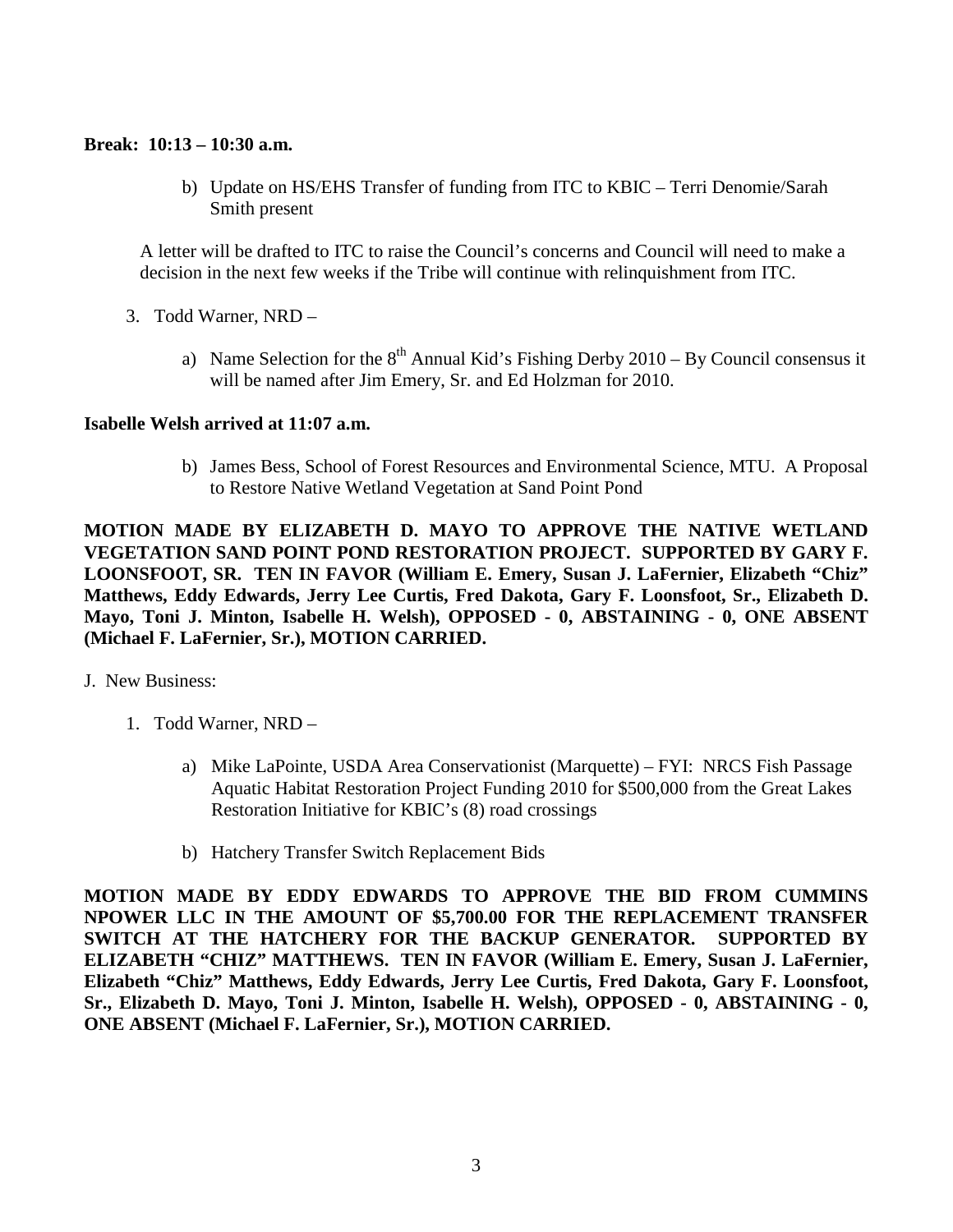c) Sand Point Additional Cover Plan Review

**MOTION MADE BY WILLIAM E. EMERY TO APPROVE THE SAND POINT ADDITIONAL COVER PLAN PENDING REVIEW BY THE TRIBAL HISTORIC PRESERVATION OFFICE. SUPPORTED BY SUSAN J. LAFERNIER. TEN IN FAVOR (William E. Emery, Susan J. LaFernier, Elizabeth "Chiz" Matthews, Eddy Edwards, Jerry Lee Curtis, Fred Dakota, Gary F. Loonsfoot, Sr., Elizabeth D. Mayo, Toni J. Minton, Isabelle H. Welsh), OPPOSED - 0, ABSTAINING - 0, ONE ABSENT (Michael F. LaFernier, Sr.), MOTION CARRIED.**

2. Will Wiggins, Fuels Specialist/FMO, BIA Fire Management – Resolution KB-1759-2010 Sand Point Prescribed Burn for Fall of 2010

**MOTION MADE BY ELIZABETH D. MAYO TO APPROVE RESOLUTION KB-1759-2010 SAND POINT PRESCRIBED BURN. SUPPORTED BY GARY F. LOONSFOOT, SR. TEN IN FAVOR (William E. Emery, Susan J. LaFernier, Elizabeth "Chiz" Matthews, Eddy Edwards, Jerry Lee Curtis, Fred Dakota, Gary F. Loonsfoot, Sr., Elizabeth D. Mayo, Toni J. Minton, Isabelle H. Welsh), OPPOSED - 0, ABSTAINING - 0, ONE ABSENT (Michael F. LaFernier, Sr.), MOTION CARRIED.**

3. Jason Ayres, Realty Officer (not present) - Resolution KB-1757-2010 Sally Michaelson Residential Lease – This will cancel her Recreational Lease from 2007 on Beartown Road

**MOTION MADE BY EDDY EDWARDS TO APPROVE RESOLUTION KB-1757-2010 SALLY MICHAELSON RESIDENTIAL LEASE. SUPPORTED BY WILLIAM E. EMERY. TEN IN FAVOR (William E. Emery, Susan J. LaFernier, Elizabeth "Chiz" Matthews, Eddy Edwards, Jerry Lee Curtis, Fred Dakota, Gary F. Loonsfoot, Sr., Elizabeth D. Mayo, Toni J. Minton, Isabelle H. Welsh), OPPOSED - 0, ABSTAINING - 0, ONE ABSENT (Michael F. LaFernier, Sr.), MOTION CARRIED.**

4. Larry Denomie III/Chiz Matthews – Annual Government Employee Picnic August  $6<sup>th</sup>$ 

A survey is being taken with employees for a picnic location. The employees will be permitted to buy their own drinks.

5. Lynn Haataja, Interim Baraga Casino General Manager – Air Conditioner Bids for the "Thirty" Room

**MOTION MADE BY FRED DAKOTA TO APPROVE THE REPLACEMENT COST OF THE OJIBWA CASINO HVAC ROOFTOP UNITS (2) IN THE AMOUNT OF \$22,700.00. SUPPORTED BY WILLIAM E. EMERY. NINE IN FAVOR (William E. Emery, Susan J. LaFernier, Elizabeth "Chiz" Matthews, Jerry Lee Curtis, Fred Dakota, Gary F. Loonsfoot, Sr., Elizabeth D. Mayo, Toni J. Minton, Isabelle H. Welsh), OPPOSED - 0, ONE ABSTAINING (Eddy Edwards), ONE ABSENT (Michael F. LaFernier, Sr.), MOTION CARRIED.**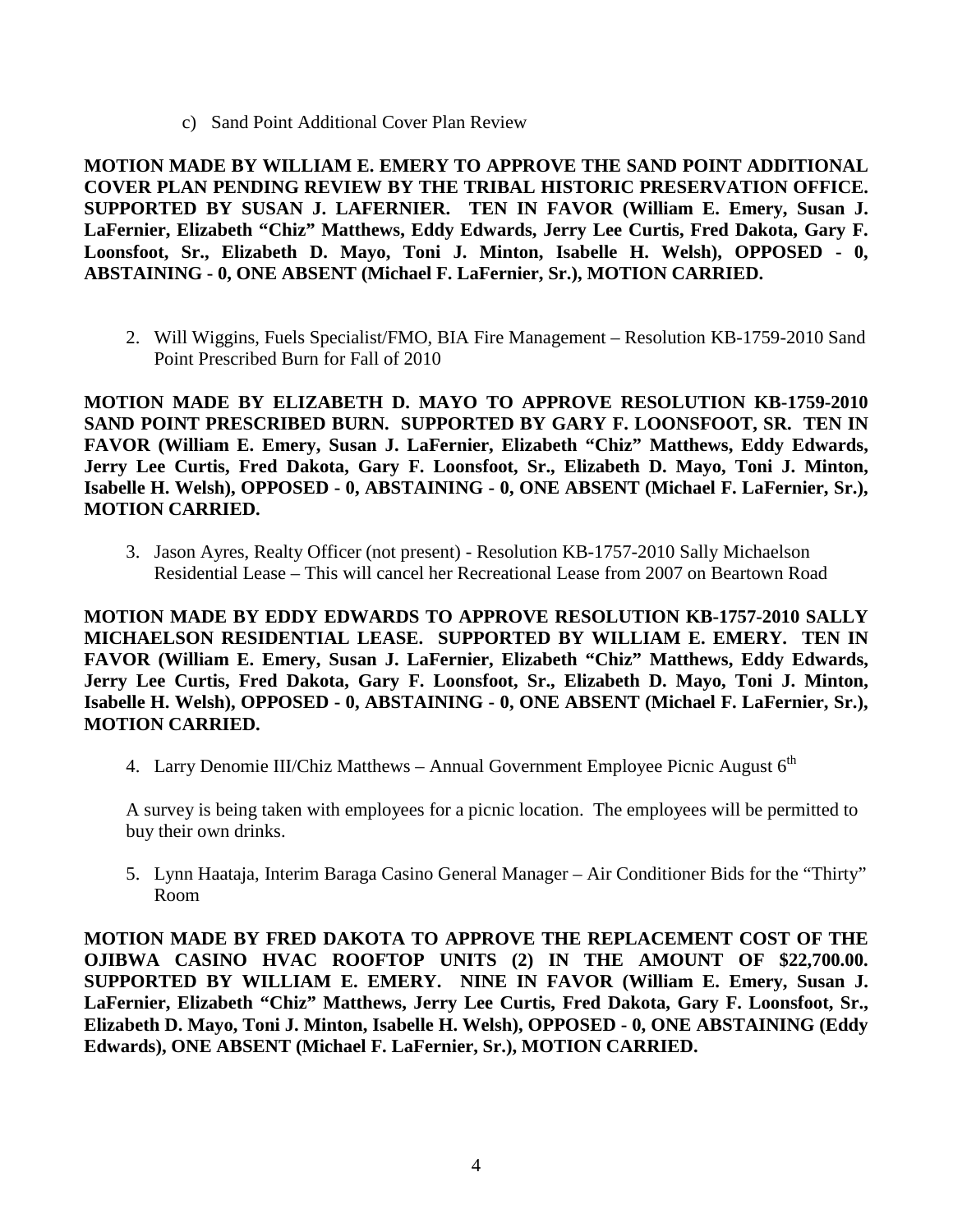- K. Closed Session:
	- 1. Carole LaPointe, Health Director 2010/2011 WIC Dietician Contract/Agreement with the Hannahville Indian Community
	- 2. Tom Chosa, I.T. Rite Track Tribal Information System
	- 3. John Baker, Attorney
	- 4. Dale Shalifoe, Executive Director Gaming Commission/David Rantanen Action #038-2010 Baraga Lumberjack Days Committee Social Gaming License Request

**MOTION MADE BY GARY F. LOONSFOOT, SR. TO GO INTO CLOSED SESSION AT 11:55 A.M. SUPPORTED BY WILLIAM E. EMERY. EIGHT IN FAVOR (William E. Emery, Susan J. LaFernier, Elizabeth "Chiz" Matthews, Eddy Edwards, Jerry Lee Curtis, Gary F. Loonsfoot, Sr., Toni J. Minton, Isabelle H. Welsh), TWO OPPOSED (Fred Dakota, Elizabeth D. Mayo), ABSTAINING - 0, ONE ABSENT (Michael F. LaFernier, Sr.), MOTION CARRIED.**

**Lunch: 11:56 a.m. – 1:10 p.m.** 

**Eddy Edwards returned from lunch at 1:19 p.m.**

**Gary Loonsfoot, Sr. returned from lunch at 1:33 p.m.** 

**MOTION MADE BY EDDY EDWARDS TO GO INTO OPEN SESSION AT 1:40 P.M. SUPPORTED BY GARY F. LOONSFOOT, SR. TEN IN FAVOR (William E. Emery, Susan J. LaFernier, Elizabeth "Chiz" Matthews, Eddy Edwards, Jerry Lee Curtis, Fred Dakota, Gary F. Loonsfoot, Sr., Elizabeth D. Mayo, Toni J. Minton, Isabelle H. Welsh), OPPOSED - 0, ABSTAINING - 0, ONE ABSENT (Michael F. LaFernier, Sr.), MOTION CARRIED.**

**Break: 1:41 – 1:50 p.m.** 

2010/2011 WIC Dietician Contract/Agreement with the Hannahville Indian Community – July 1, 2010 – June 30, 2011

**MOTION MADE BY ELIZABETH "CHIZ" MATTHEWS TO APPROVE THE 2010-2011 DIETICIAN WIC CONTRACT WITH THE HANNAHVILLE INDIAN COMMUNITY WITH THE CHANGES. SUPPORTED BY FRED DAKOTA. NINE IN FAVOR (William E. Emery, Susan J. LaFernier, Elizabeth "Chiz" Matthews, Eddy Edwards, Jerry Lee Curtis, Fred Dakota, Elizabeth D. Mayo, Toni J. Minton, Isabelle H. Welsh), OPPOSED - 0, ONE ABSTAINING (Gary F. Loonsfoot, Sr.), ONE ABSENT (Michael F. LaFernier, Sr.), MOTION CARRIED.**